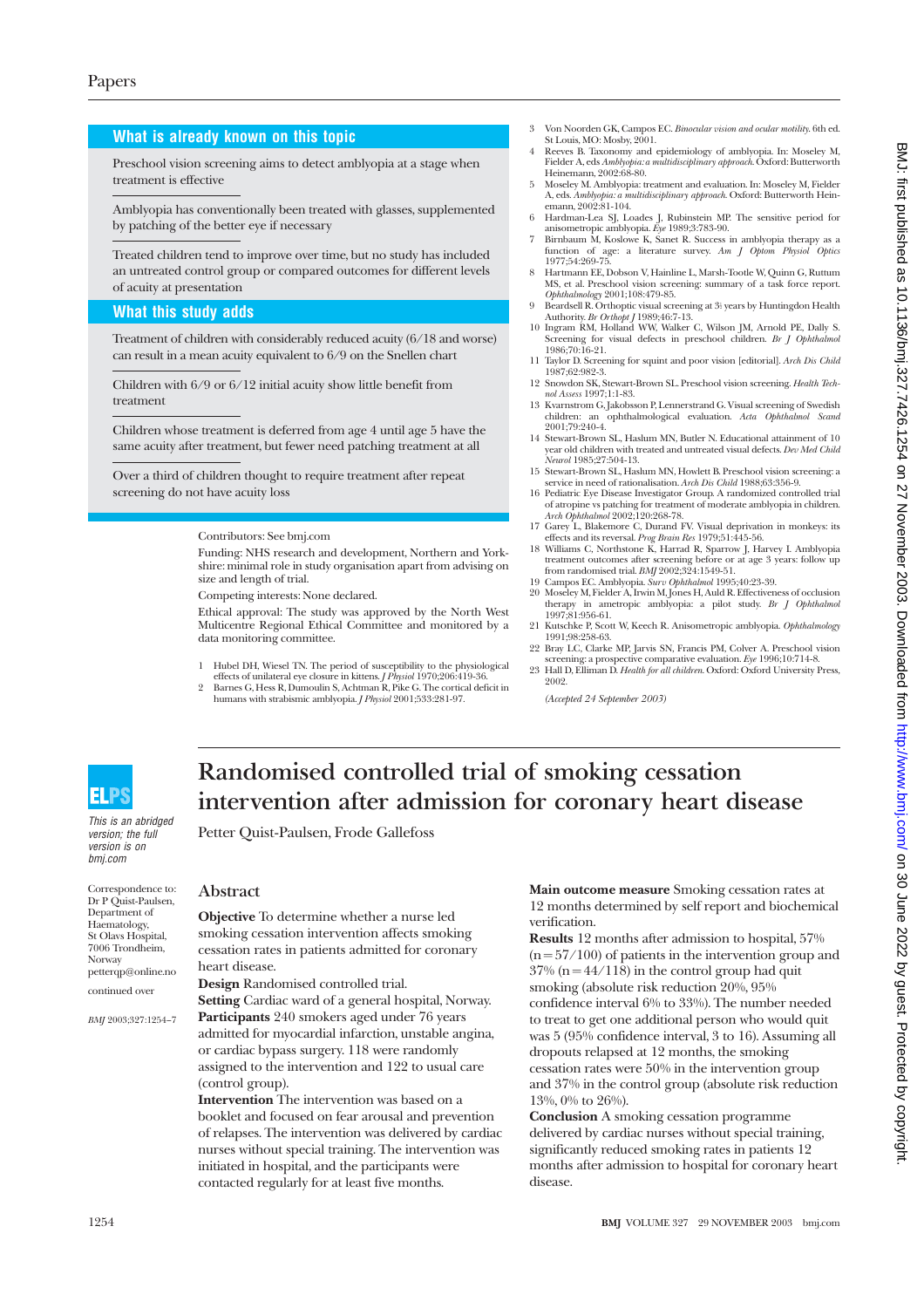# **Introduction**

Smoking cessation after myocardial infarction is associated with a 50% reduction in mortality after three to five years.1 Reduced mortality is apparent after a few months and increases with time.<sup>2</sup> After a coronary event, 30-45% of patients stop smoking spontaneously.3 4 Randomised investigations of smoking cessation after admission to hospital for coronary heart disease have obtained mixed results.4–16 Studies of interventions to change lifestyle, where helping patients to quit smoking was only part of the intervention, have not shown any statistically significant effects on smoking cessation rates. $5-9$  In studies addressing only smoking cessation, those with brief interventions have been ineffective.<sup>4 10 11</sup> Three of five trials with longer interventions (4-6 months) have shown increased smoking cessation rates.12–16 Only one of these, however, verified that patients had quit smoking by biochemical means.<sup>12</sup>

Fear arousal messages are important in smoking  $\,$  cessation. $^{16}$   $^{17}$  We aimed to determine whether a nurse led smoking cessation intervention with emphasis on fear arousal affected smoking cessation rates after 12 months among patients admitted for coronary heart disease.

# **Methods**

We invited to participate in our study all patients admitted to Vest-Agder Hospital, Kristiansand, Norway for myocardial infarction, unstable angina, or care after coronary bypass surgery performed at other hospitals. Eligible patients had to be under 76 years of age and daily smokers. We excluded patients with serious illnesses associated with short life expectancies (cancer, chronic obstructive lung disease, renal or liver failure), serious psychiatric problems, alcoholism, and dementia.

The nurses recruited patients two to four days after admission. Participants were randomly allocated to usual care (control group) or intervention. Doctors were not involved in the programme.

#### **Control and intervention groups**

Patients were offered group sessions twice a week with the nurses, in which the importance of smoking cessation was mentioned. Sometime during these sessions a video was shown and a booklet handed out, which contained general information on coronary heart disease and advice on quitting smoking. The control group received no further specific instructions on how to stop smoking.

One of three nurses consulted the patients once or twice during their hospital stay. The intervention was based on a 17 page booklet specially produced for the trial. This booklet emphasised the health benefits of quitting smoking after a coronary event. Two illustrations showed the differences in mortality between those who continued smoking after myocardial infarction or unstable angina and those who stopped. One of the illustrations was a bar chart showing a 60% risk reduction for death after five years of quitting, and the other was a linear chart showing that after 13 years 18% of patients who continued smoking were alive compared with 63% of those who had quit.<sup>3</sup> On the basis of these figures, the participants were told that they most probably would have another heart attack if they continued smoking (fear arousal message).

The booklet also contained information on how to prevent relapse, how to stop smoking for those who had not stopped or had relapsed, and how to use nicotine replacements. Also explained was how to identify and cope with high risk situations for relapse, with action plans.

The patients were advised not to smoke during their hospital stay. Those with strong withdrawal urges were encouraged to use nicotine replacements (gum or patch). Spouses who smoked were also asked to quit.

The nurses contacted participants by telephone two days, one week, three weeks, three months, and five months after discharge. At six weeks all participants in the intervention group had a consultation at the outpatient clinic with one of the cardiac nurses. The outpatient contacts included prevention of relapses and positive feedback (for example, telling patients who were still not smoking that they already had less chance of another heart attack). The health benefits of quitting were repeated and, if necessary, a fear arousal message given. Those who continued smoking or relapsed were offered additional support and advice.

#### **Outcome measures**

The patients were asked to return after 12 months. Smokers who stated that they were still smoking were classified as smokers and those who claimed they had quit and had a nicotine metabolite concentration < 2.0 mmol/mol creatinine in urine were classified as non-smokers.

#### **Results**

Patients were recruited from February 1999 to September 2001 (figure). Education and working status differed slightly between the two groups at baseline (table).

Patients in the intervention group had an average of 1.6 (SD 0.7) consultations as inpatients and 1.6 (SD 1.5) as outpatients. They also received a mean of 8.5



Flow of participants through trial

Medical Department, Soerlandet Sykehus Kristiansand, 4604 Kristiansand, Norway Petter Quist-Paulsen *physician in internal medicine* Frode Gallefoss *chief consultant in pulmonology*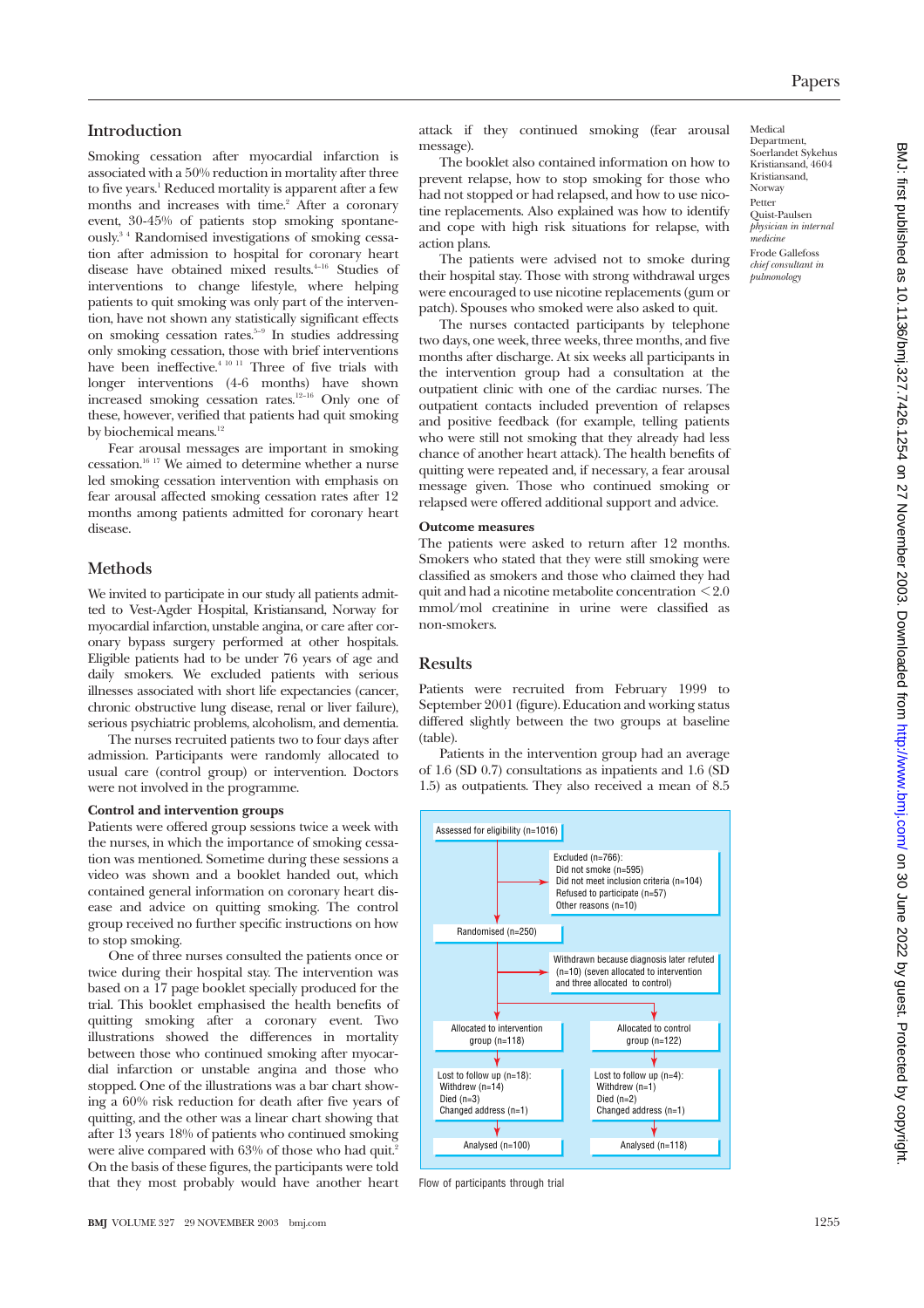Baseline characteristics of patients with coronary heart disease assigned to smoking cessation programme or usual care (control group). Values are numbers (percentages) of patients unless stated otherwise

| Characteristic                              | Intervention<br>$group(n=118)$ | <b>Control group</b><br>$(n=122)$ |
|---------------------------------------------|--------------------------------|-----------------------------------|
| Mean (SD) age (years)                       | 57 (9)                         | 57 (9)                            |
| Men                                         | 90 (76)                        | 92 (75)                           |
| Married or living with partner              | 90 (76)                        | 94 (77)                           |
| Employed                                    | 67 (57)                        | 52 (43)                           |
| No education after primary school           | 46 (39)                        | 33 (27)                           |
| Retired                                     | 21(18)                         | 35 (29)                           |
| Alcohol consumption >1 unit a day           | 5(4)                           | 8(7)                              |
| Previously no coronary artery disease       | 93 (79)                        | 85 (70)                           |
| Myocardial infarction                       | 91 (77)                        | 85 (69)                           |
| Bypass surgery                              | 10(8)                          | 18(15)                            |
| Unstable angina                             | 17 (14)                        | 19 (16)                           |
| Mean (SD) No of days in hospital            | 6.9(4.4)                       | 6.7(3.4)                          |
| Mean (SD) No of days in intensive care unit | 2.7(2.0)                       | 2.8(2.1)                          |
| Mean (SD) years of smoking                  | 38.3 (13.9)                    | 37.6 (11.5)                       |
| Mean (SD) No of cigarettes a day            | 14.3(5.7)                      | 15.6(8.3)                         |
| Mean (SD) No of previous attempts to quit   | 2.3(3.1)                       | 2.3(3.0)                          |
| Smoked in 24 hours before admission         | 101 (87)                       | 114 (93)                          |
| Spouse who smokes                           | 45 (38)                        | 51 (42)                           |

(SD 3.2) telephone calls. Most patients (85%) received more telephone calls than the intended minimum of five. The mean total time devoted to each patient was 147 minutes (SD 50), including time to fill in questionnaires. Thirty six per cent (36/100) of the participants in the intervention group and 28% (33/118) in the control group used nicotine replacements (without a statistically significant difference).

#### **Smoking cessation rates**

Six of the patients who stated that they were non-smokers at 12 months had nicotine metabolite concentrations above the reference limit (three in each group), and three refused to provide a urine sample (one in the intervention group and two in the control group). All these patients were classified as smokers. The validated smoking cessation rates at 12 months were therefore 57% (57/100) in the intervention group and 37% (44/118) in the control group (absolute risk reduction 20%, 95% confidence interval 6% to 33%). The number needed to treat to get one additional patient to quit was 5 (3 to 16). The groups showed similar smoking cessation rates while in hospital and at

#### **What is already known on this topic**

Stopping smoking after a coronary event decreases mortality substantially

Around 60-70% of smokers who survive a coronary event return to regular smoking within a year

Smoking cessation programmes of short duration are ineffective in preventing patients with cardiac disease from relapsing

#### **What this study adds**

A smoking cessation programme delivered individually and regularly for several months by nurses was effective among smokers admitted for coronary heart disease

A long intervention period seems to be important

six weeks' follow up (see bmj.com). No biochemical validations were made at this stage.

Of the 22 patients lost to follow up, seven died or changed address. Seven of the remaining 15 said they were non-smokers (not validated biochemically) and seven said they were smokers at the time of withdrawal. Assuming that these 15 patients returned to smoking at 12 months, in an intention to treat analysis the smoking cessation rates were 50% (57/114) in the intervention group and 37% (44/119) in the control group (absolute risk reduction 13%, 0% to 26%, number needed to treat 8, 4 to 250).

#### **Predictors of outcome**

In a multiple logistic regression analysis of predictors of abstinence, the intervention versus control group (odds ratio 1.93, 1.07 to 3.46) and absence versus occurrence of previous coronary heart disease (2.60, 1.18 to 5.71) showed statistically significant positive associations with cessation (see also bmj.com).

Only 9% (7/80) of the patients who smoked while in hospital or at six weeks' follow up were abstinent at 12 months (three in the intervention group and four in the control group).

#### **Discussion**

A nurse led smoking cessation intervention with at least five months' follow up increased smoking cessation rates among patients admitted to hospital for coronary heart disease. Further intervention had little impact in those patients who smoked while in hospital or at six weeks' follow up. Since there were no differences in smoking cessation rates between the groups at six weeks, we speculate that a long intervention period was an important factor. It is also possible that the initial intervention provided such a strong motivation for abstinence that it prevented later relapses.

Our dropout rate of less than 10% was lower than in comparable studies.12–14 Only one patient in the control group, excluding those who died or changed address, was lost to follow up. The dropout rate in the intervention group was higher than in the control group. This may have been a result of the intervention itself.

We believe that our study is the largest to date addressing only smoking cessation, with a long intervention period. The applicability of the results was strengthened by the low dropout rate and by the inclusion of most patients who smoked, regardless of previous coronary heart disease. Further, the principles of the intervention, focusing on fear arousal and relapse prevention, were simple. Assuming a time commitment of 2.4 hours for each patient, a nurse working part time has the capacity to conduct individual smoking cessation programmes on eight patients a week. This intervention is probably cost effective compared with other medical treatments in preventing cardiac events and deaths, and we suggest that similar programmes should be provided as part of routine care in wards dealing with cardiac conditions.

We thank the cardiac nurses Tone Baeck, Eva Boroey, and Anne Kari Kjellesvik for delivering the intervention and collecting data.

Contributors: See bmj.com